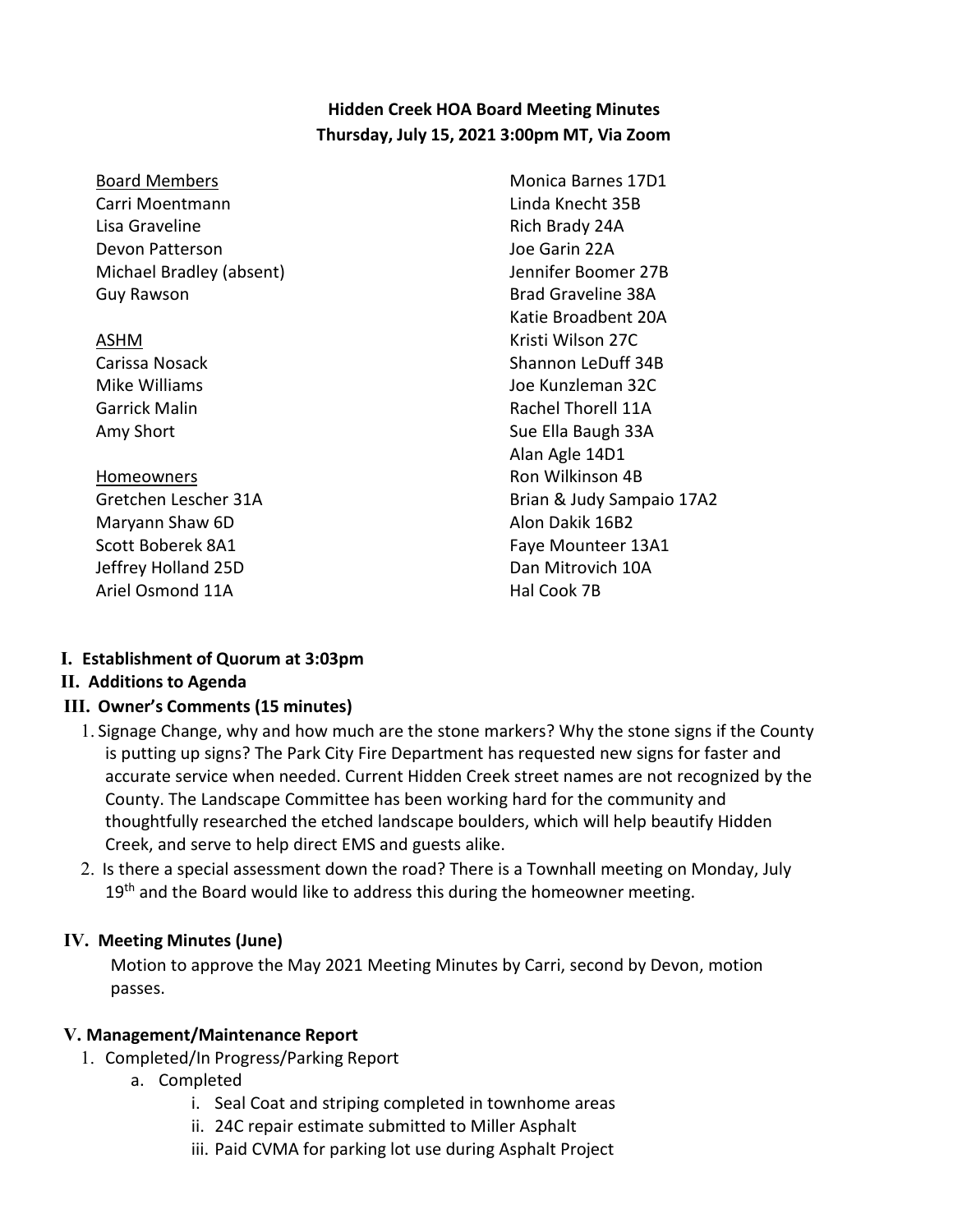- iv. JRock finished repairing all landscape scars from pipeline project
- v. Roof/Exterior summer project coordination
- vi. Parking patrol
- b. Routine maintenance
	- i. Pond
	- ii. Pool/Clubhouse
	- iii. Violation walk arounds
- c. Preventative maintenance
	- i. Gutters that still need cleaning as of the morning of July 14th:13, 11, 16, 17, 15, 18, 19, 20, 21, 5
- 2. Owner Registration Forms
	- a. Homeowners who have not submitted Registration Form have been emailed

# **VI. Finance Report (May)**

- 1. Carissa provided a complete and detailed report to the Board for May's finances
- 2. Devon asked where in the spreadsheet does the income for the Reinvestment Fee go? Garrick stated it is placed in the income statement for the year.

# **VII. Governance**

1. Ratify Email Actions

a. SavATree-Three bids were submitted. SavATree is least expensive per tree. Have used SavATree in the past with good results. Landscape Committee member Brad Graveline is overseeing tree removal project and states 62 trees are at risk of falling on buildings, people and has the potential to further harm landscape. Cost to remove trees on an emergency basis is not fiscally supported. (6/24)

Motion to approve email actions a and b by Lisa, second by Devon, motion passes

- b. Trial Parking Policy email action (7/1)
	- i. Revised (7/14)

Motion to approve revised Trial Parking Policy by Lisa, second by Carri, motion passes. Guy abstained due to not having enough time to read revised policy.

- c. June ARC Applications
	- i.  $33B -$  June ARC application for A/C, email ratification (6/24)

Motion to approve email action by Carri, second by Devon, motion passes

- ii. 35B July ARC application for Patio Timbers
- iii. 25D July ARC application for A/C
- iv. ARC recommendation to modify current A/C Standard to allow more than one condenser per unit on a case-by-case basis. The current standard limits the number of condensers to one per unit and this is not viable for all unit configurations and footprints.

Motion to approve ARC recommendations (ii-iiv) by Carri, second by Devon, motion passes.

- 2. Rewrite Committee Report
	- a. Lidar data will help provide size of each unit; this will help to create a fair and equitable unit description